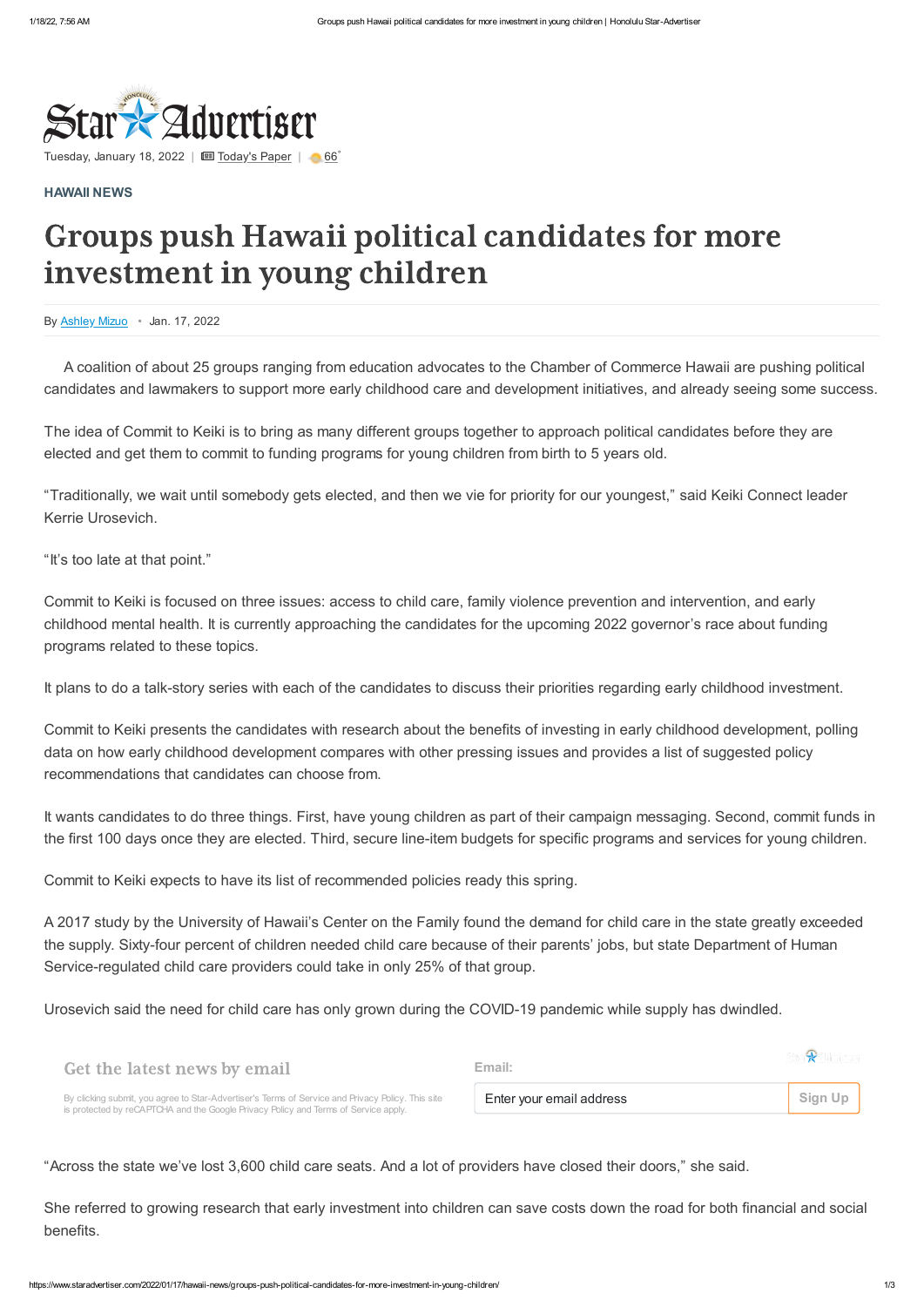#### 1/18/22, 7:56 AM Groups push Hawaii political candidates for more investment in young children | Honolulu Star-Advertiser

চি

Commit to Keiki already has been successful in pushing Hawaii County Mayor Mitch Roth to commit \$7 million in federal American Rescue Plan Act funds meant to combat the public health and economic impact of the COVID-19 pandemic toward early childhood care and development.

Douglass Adams, director of research and development in Hawaii County, said that while Roth has always prioritized children, Commit to Keiki played a role in driving the importance of investing in early childhood development. The county is hiring one fulltime staff member to run the early childhood development programs and is still deciding how the rest of the funds will be spent.

"We really need to get it out into the community," he said.

Commit to Keiki, said Honolulu Mayor Rick Blangiardi, also committed to hiring one full-time person dedicated to assisting children and families.

Blangiardi did not respond to requests about the initiative or his plans for funding early childhood development.

Maui County started its early childhood development initiatives back in 2002, and Urosevich pointed to it as an example other counties could emulate. Maui County has programs to help subsidize child care for families in need and is now investing in workforce development to help increase the supply of child care on the island.

> By NFL [Shop](https://cat.da.us.criteo.com/m/delivery/ckn.php?cppv=3&cpp=BYdH5BAIQGd4tu1q0NhwY9KctnXxQzWb5MCCjgC28jEen0nlo2Ghk1OQGmoOHT4RVjsOQU_-QAqlqTV8YwmWYh4hb3a1R41TbebpJJCz4B3bF0N7w4JC2J03jmqBJs1l57cnsB4Rh_ocMcHDSPrMeKncb_zPTn9aHrGA0dnZrYW7hMv02wm1gPyYOQTLzHJWK5bSx-7pCzkeMtKSuovVC2IXtYJ3FFnCtrtsE2QtYlIE30whoedoGwijrDQSLzFZQR8YPuksK4KnbEGdfntSzPHf2u1Ajmat867kbDhKN5PuwkWhjArYED2OjcmHMv28DhYapjF13jq3PWCkAFj-hy5uaQaEfxpjpoSLTGOKYph32ufeTCQfHyGdaXTr66qvMl2DlAT6_vnt4Amtn41I3fftDgJJAQJdB6NagJkRg0nDCJoMFlDo3RkSGPdRc6tKGsRKmZhNaom0q911_kHkNEWOnYBm7h2MOmuyoy4X7lFT4UU_QKO5m3Y2YwAa5hukRZi5ePHgYFt2GqfX155tByNAe4Una15-qFCNXI64ncU7fZ3fr9axqTdBueYK0nPqbUDHD4hLKMODrUTR-L5yxebXrII&maxdest=https%3A%2F%2Fwww.nflshop.com%2Flas_vegas_raiders_two-pack_plush_dot_pillow_protectors%2Ft-25371592%2Bo-4638%2Bd-788387606%2Bf-6975119%2Bz-9-1226214264%3Futm_medium%3Ddisplay%26_s%3Dak1955nfl-criteo%26sku%3D13888352%26utm_campaign%3DS%3DRET%7CD%3DNFLUS%7CA%3DALLUSERS%7CE%3DEVERGREEN%26utm_type%3Devergreen) - When you lay your head down, you love to dream about the Las Vegas Raiders bringing home a win. Show off your team sp...

"Our facilities can physically take in more children. They have the capacity to serve more children. But our providers are not so willing just yet to increase their actual physical capacity because they can't find the workforce," said Kaina Bonacorsi, Maui County early childhood resource coordinator.

Commit to Keiki is modeled after a similar program in California called Choose Children, which saw success in getting Gov. Gavin Newsom to dedicate \$123.9 billion in a pre-K and K-12 education package this year.

Michael Bustamante, a campaign strategist who worked on Choose Children and is also part of Commit to Keiki, said that by bringing a diverse group of organizations together and building a grassroots effort to hold candidates accountable to their commitments, it is possible for states to see more of an investment in young children.

"Certainly here in California and elsewhere, people have said, 'Look, we're willing to pay more in order to make this happen,'" he said.

"There is an absolute and utter need to get this done now."



#### [Sponsored](https://cat.da.us.criteo.com/m/delivery/ckn.php?cppv=3&cpp=BYdH5BAIQGd4tu1q0NhwY9KctnXxQzWb5MCCjgC28jEen0nlo2Ghk1OQGmoOHT4RVjsOQU_-QAqlqTV8YwmWYh4hb3a1R41TbebpJJCz4B3bF0N7w4JC2J03jmqBJs1l57cnsB4Rh_ocMcHDSPrMeKncb_zPTn9aHrGA0dnZrYW7hMv02wm1gPyYOQTLzHJWK5bSx-7pCzkeMtKSuovVC2IXtYJ3FFnCtrtsE2QtYlIE30whoedoGwijrDQSLzFZQR8YPuksK4KnbEGdfntSzPHf2u1Ajmat867kbDhKN5PuwkWhjArYED2OjcmHMv28DhYapjF13jq3PWCkAFj-hy5uaQaEfxpjpoSLTGOKYph32ufeTCQfHyGdaXTr66qvMl2DlAT6_vnt4Amtn41I3fftDgJJAQJdB6NagJkRg0nDCJoMFlDo3RkSGPdRc6tKGsRKmZhNaom0q911_kHkNEWOnYBm7h2MOmuyoy4X7lFT4UU_QKO5m3Y2YwAa5hukRZi5ePHgYFt2GqfX155tByNAe4Una15-qFCNXI64ncU7fZ3fr9axqTdBueYK0nPqbUDHD4hLKMODrUTR-L5yxebXrII&maxdest=https%3A%2F%2Fwww.nflshop.com%2Flas_vegas_raiders_two-pack_plush_dot_pillow_protectors%2Ft-25371592%2Bo-4638%2Bd-788387606%2Bf-6975119%2Bz-9-1226214264%3Futm_medium%3Ddisplay%26_s%3Dak1955nfl-criteo%26sku%3D13888352%26utm_campaign%3DS%3DRET%7CD%3DNFLUS%7CA%3DALLUSERS%7CE%3DEVERGREEN%26utm_type%3Devergreen) Content

# Las Vegas Raiders Two-Pack Plush Dot Pillow [Protectors](https://cat.da.us.criteo.com/m/delivery/ckn.php?cppv=3&cpp=BYdH5BAIQGd4tu1q0NhwY9KctnXxQzWb5MCCjgC28jEen0nlo2Ghk1OQGmoOHT4RVjsOQU_-QAqlqTV8YwmWYh4hb3a1R41TbebpJJCz4B3bF0N7w4JC2J03jmqBJs1l57cnsB4Rh_ocMcHDSPrMeKncb_zPTn9aHrGA0dnZrYW7hMv02wm1gPyYOQTLzHJWK5bSx-7pCzkeMtKSuovVC2IXtYJ3FFnCtrtsE2QtYlIE30whoedoGwijrDQSLzFZQR8YPuksK4KnbEGdfntSzPHf2u1Ajmat867kbDhKN5PuwkWhjArYED2OjcmHMv28DhYapjF13jq3PWCkAFj-hy5uaQaEfxpjpoSLTGOKYph32ufeTCQfHyGdaXTr66qvMl2DlAT6_vnt4Amtn41I3fftDgJJAQJdB6NagJkRg0nDCJoMFlDo3RkSGPdRc6tKGsRKmZhNaom0q911_kHkNEWOnYBm7h2MOmuyoy4X7lFT4UU_QKO5m3Y2YwAa5hukRZi5ePHgYFt2GqfX155tByNAe4Una15-qFCNXI64ncU7fZ3fr9axqTdBueYK0nPqbUDHD4hLKMODrUTR-L5yxebXrII&maxdest=https%3A%2F%2Fwww.nflshop.com%2Flas_vegas_raiders_two-pack_plush_dot_pillow_protectors%2Ft-25371592%2Bo-4638%2Bd-788387606%2Bf-6975119%2Bz-9-1226214264%3Futm_medium%3Ddisplay%26_s%3Dak1955nfl-criteo%26sku%3D13888352%26utm_campaign%3DS%3DRET%7CD%3DNFLUS%7CA%3DALLUSERS%7CE%3DEVERGREEN%26utm_type%3Devergreen) [4]